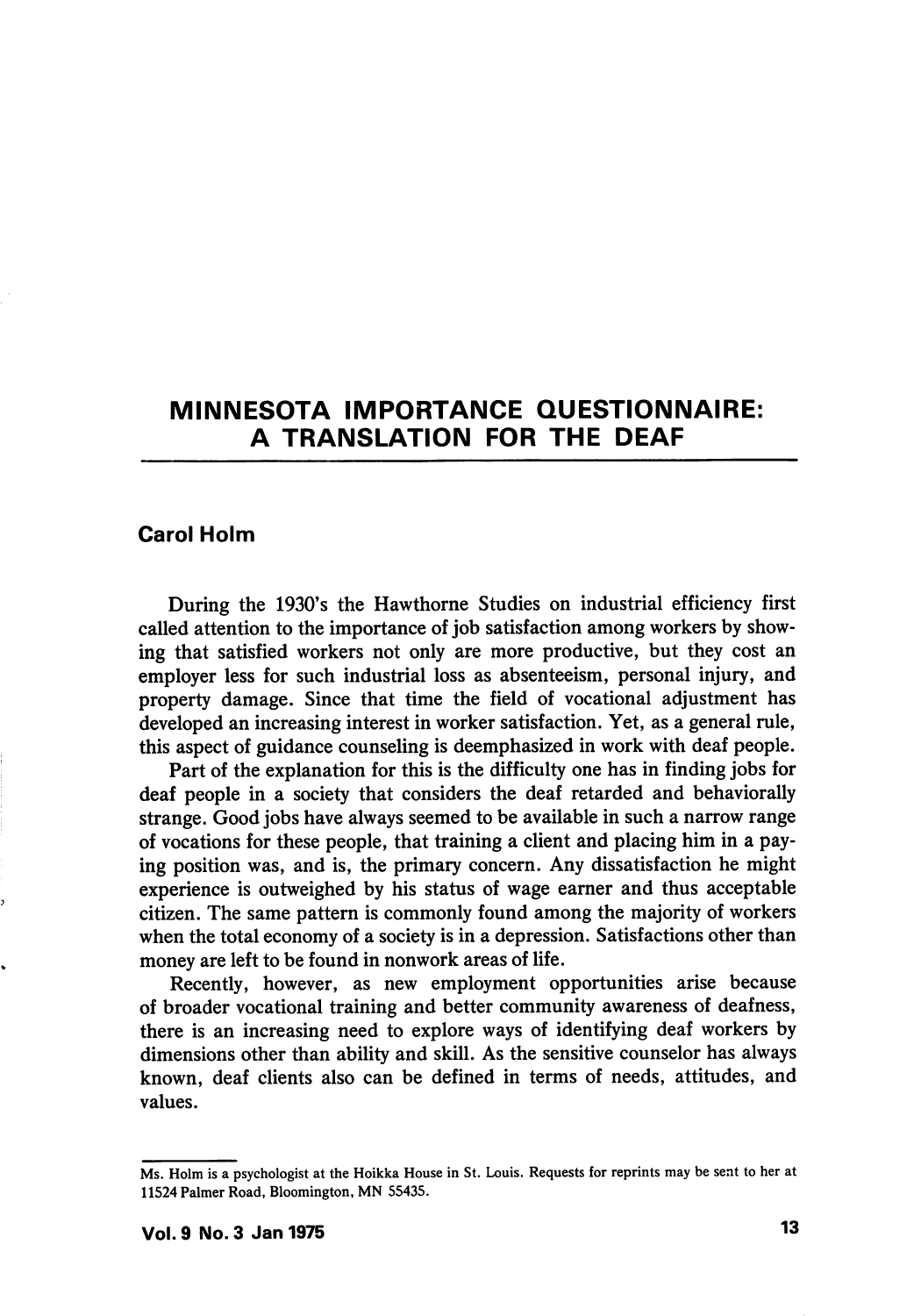To determine the potential satisfaction of any worker for a particular line of work, needs, attitudes, and values must be measured against the reinforcer system of that specific job (salary, opportunity for advancement, congeniality of coworkers, etc.). For people who can hear normally, these traits are usually determined by psychological measurement instruments. One such measure ment instrument designed for use in the vocational guidance situation to determine within individual value patterns of clients is the Minnesota Impor tance Questionnaire (Gay, Weiss, Hendel, Dawis, and Loftquist, 1971). Once administered and scored, the MIQ can be used in various ways. Scores can be matched with Occupational Reinforcer patterns (Rosen, Weiss, Hendel, Dawis, and Loftquist, 1972) to predict correspondence between the individ ual's needs and the reinforcers in a specific work situation. Results can also be used to prepare a counselor for a good helping relationship by indicating the direction of a client's attitude toward work in general. Two sets of scores for one individual over time can help assess changes in needs, e.g. scores from pre- and post-disability testing or pre- and post-therapy testing. Another possibility is to use the results to help a client find satisfying use of nonwork time.

Regardless of its potential, this instrument is not used with deaf clients. It is a questionnaire, and questionnaires generally are not considered appropri ate tools for evaluating deaf people. Their verbal nature and their insensitivity to cultural deprivation make them invalid. As early as 1921 (Pinter and Patterson), educators and psychologists criticized the results of such testing as being artifacts of the measurement. Adjustment of instrumentation has been made from time to time, each adjustment usually improving the procedure to some degree, yet criticism continues (Levine and Wagner, 1974; Sachs et al, 1974; Vernon, 1968). The major problems specified in the literature are:

- 1. English language: Only ten percent of the deaf population is able to read at the level of grade five or above (Boatner, Stuckless, & Moores, 1964), although performance tests show mean intelligence to be equal to that of people who hear normally (Brill, 1962). Moreover, according to a study done by Hammermeister (1970), reading level does not improve over time among adults. Vocabulary increases, but compre hension does not. Therefore, nonlanguage tests are considered by most professionals as the only effective means of evaluation. There is a recent trend, however, which seriously questions the exclusive use of nonlanguage testing (Levine, 1975; Ross, 1970).
- 2. Experience field: Cultural deprivation, the result of communication inadequacies, narrows the testee's experience range for those items that are culturally based.
- 3. Independent decision making: The evaluation of one's own ideas where no right or wrong answers are called for poses problems especially for young deaf people who have had little training or practice in making decisions for themselves.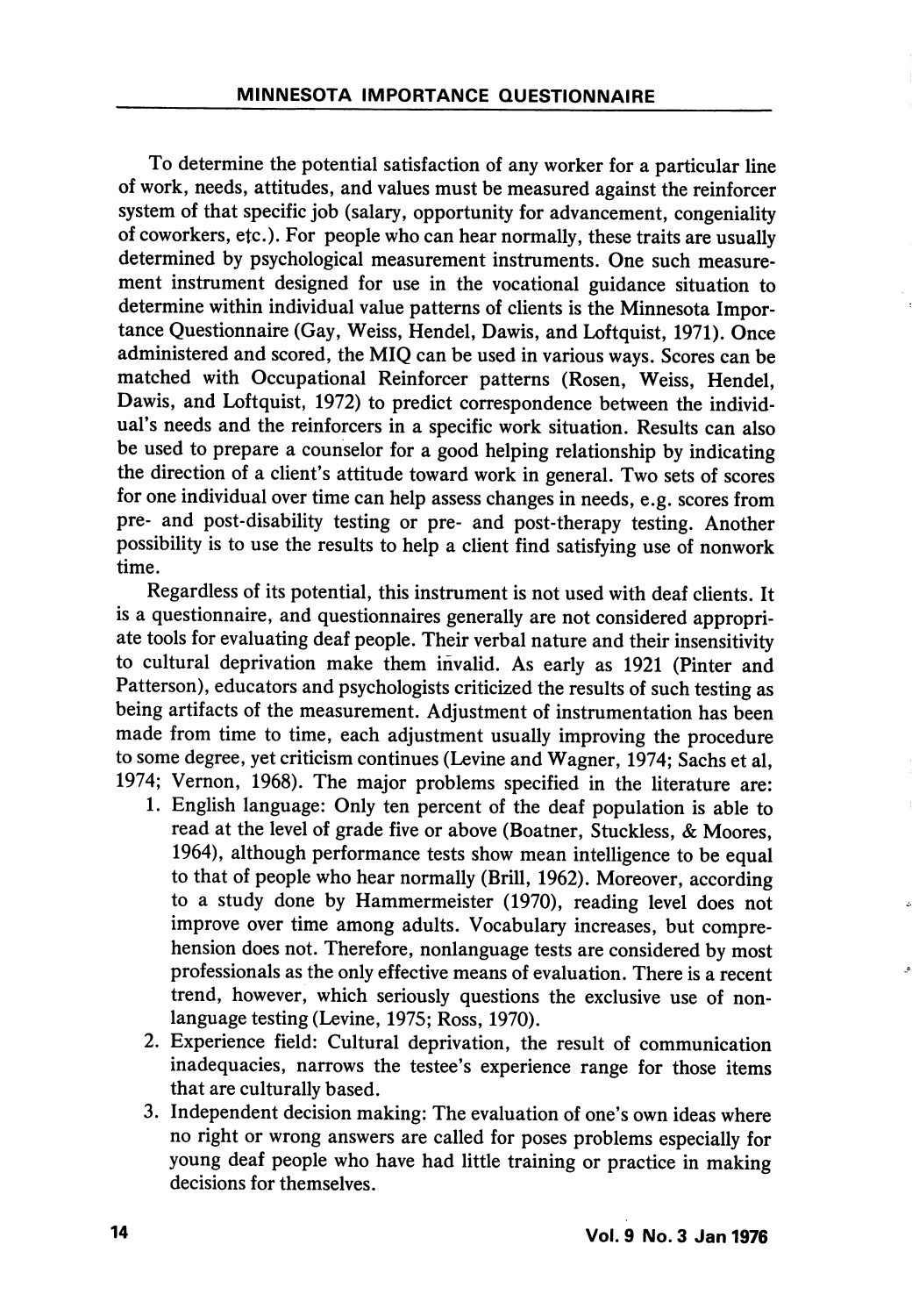- 4. Multiple choice format: The use of several answer choices seems to promote confusion with people who have low reading levels and a tendency toward reduced short term memory (Levine, 1956).
- 5. Group testing: In addition to the obvious communication problems present when giving explanations and directions during test adminis tration, further difficulties derived from a deaf person's dependence on peers to answer questions when an administrator cannot communi cate well with him.
- 6. Separate answer sheets: Reading a question on one paper and answer ing it on another seems to add to the confusion and anxiety already present.
- 7. Fatigue: Excessive test taking anxiety and unaccustomed verbal con centration and eyestrain can cause levels of fatigue far above those for nondeaf clients.

The arguments against questionnaires in general are reasonable, yet in spite of its status as a questionnaire, the MIQ may be a potentially useful tool for vocational guidance work with the deaf. For the majority of clients the problems need not be insurmountable.

Undoubtedly, the most important problem is the first one, language. The MIQ is certainly a verbal test. The authors of the MIQ state that the reading difficulty of the twenty statements is at a fifth grade level (Weiss, Dawis, England, and Loftquist, 1964, p.20). If only ten percent of the population in question can read at a fifth grade level or above, most applicants for services would be incapable of taking the test. If, however, a translation having a second or low third grade reading level were developed, a much larger number could benefit. Only thirty percent are considered illiterate (Boatner, et al, 1964).

The second problem, experience field, may not be correctly applied to this test, for the concepts expressed in the items are easily understandable by an adult population. It is culture bound only to the extent that a testee has had experience with the world of work. With more work experience, more accurate understanding of the test would occur. This would apply equally to all populations.

In addition, the test is ipsitive (SIC), with the 210 items being composed of only twenty basic concepts, each of which is weighed separately against each of the others. If the language could be adjusted so that each concept is well understood at the first reading, repeated contact should result in a growing familiarity that could lessen the apprehension, and sometimes hostility, that deaf individuals often harbor toward verbal tests.

The third problem, independent decision making, may be related to experience also. Items which can relate at least partially to real past experience and emotion are more concrete, and thus more easily compared, than items which project into future and imagined experience.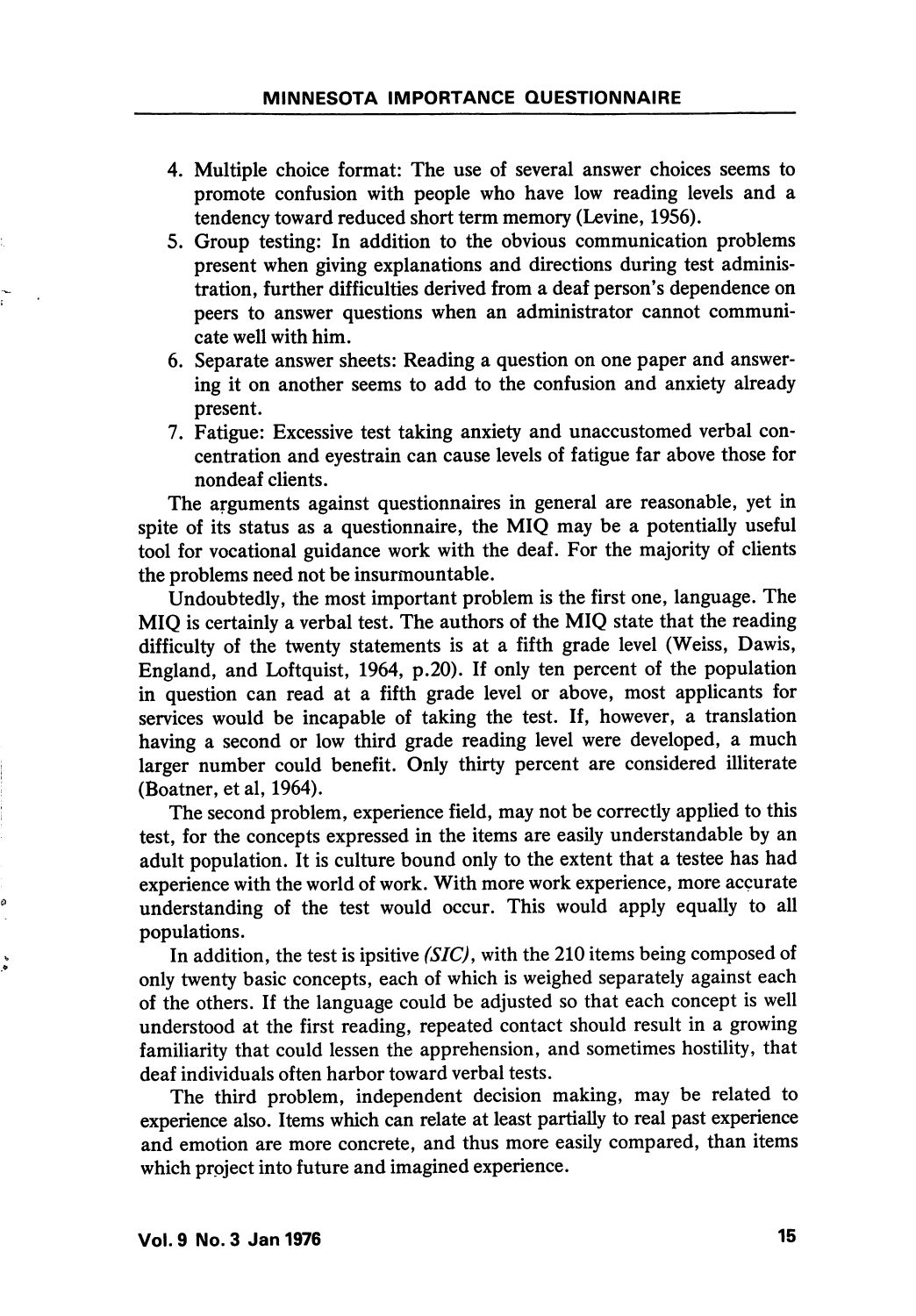The fourth problem, multiple choice format, also may not be applicable here since there are only two possible answers to each question. If not non existent, the problem is greatly reduced.

With certain adjustments the remaining problems could be eliminated, or at least minimized. First, individual testing, or working with two or three clients at the most, should be the standard practice. As most vocational counseling is done on an individual basis, this should be within the structure of an agency or school. Second, if separate answer sheets seem to cause undue stress, it might be possible to prepare a test booklet similar to the one used for Form R of the MMPI. In this way less testing confusion would be combined with easily scored responses. Finally, by establishing a standard division point, the test could be administered in two sessions when excessive fatigue seems to be a problem.

The primary problem, then, in administering the MIQ to deaf clients is language difficulty, making the primary adjustment the formulation of a translation into the lowest possible grade level of English. To develop such a translation was the goal of this study.

## TEST DEVELOPMENT

#### **SUBJECTS**

Thirty-eight subjects were chosen from post high school vocational pro grams for deaf students. Reading scores, which were needed to estimate the level of difficulty of the items, were available through the vocational pro grams. High school students were not used because of their lack of work experience and their immature views of the world of work.

Of the thirty-eight students, twenty-five attended the St. Paul Technical Vocational Institute in St. Paul, Minnesota, and thirteen subjects attended the Anoka Vocational School in Anoka, Minnesota. Twenty-three students took part in the development stages and fifteen were assigned to the evaluation of the final draft. Work experience among the group was varied but most sub jects had not experienced permanent full time employment.

#### METHOD

Two deaf adults with good English and many years of experience in communicating in manual language acted as advisors to the author. Their help was invaluable in capturing the subtleties of the language variations of deaf people.

The translation was prepared in several repeated steps. First, the twenty statements of the MIQ, plus the introductory statement, were put into Ameslan Á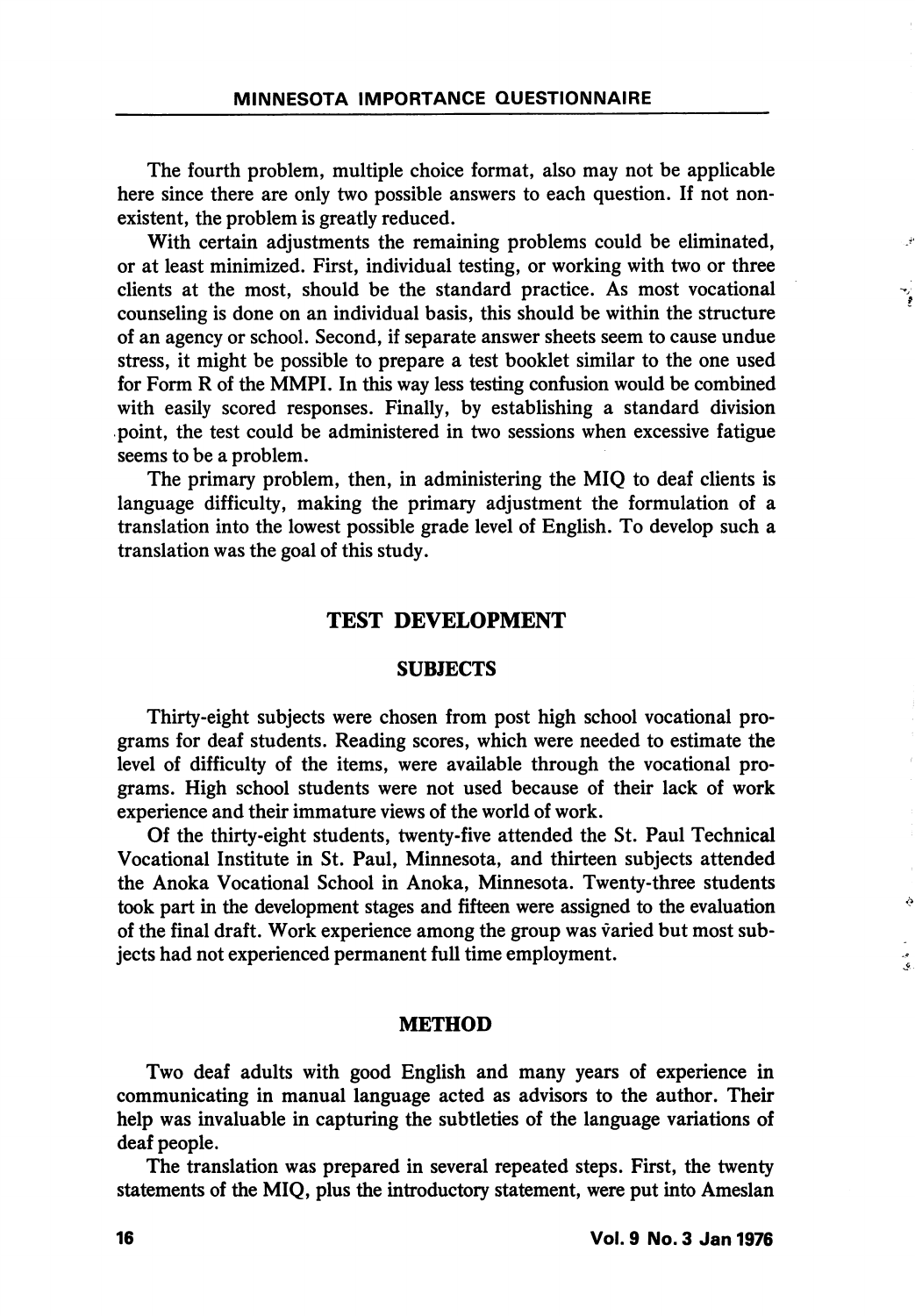as locally understood. Next, these statements in Ameslan were signed to a small group of deaf vocational students whose reading scores on the Gates Test were at the third and fourth grade level. The students were asked to observe each signed sentence, one at a time, and then to write the English for each sentence in their own words. If the students did not understand the signed statement they were to report it. If they could not translate the signs into English they simply were to leave blanks for the words they did not know. It was felt that sentences which could be written by students with third and fourth grade reading levels could be read by those with second and third grade reading levels. The English on these papers then was compared with the original items and, on the basis of errors and omissions, revisions were made. New words and phrasing were substituted in troublesome areas.

At this time a sign translation was devised for the instructions. Although test administration could probably be entirely pantomimed, pantomime alone for deaf persons has been shown to be less effective than verbal instructions are for the nondeaf (Graham and Shapiro, 1953). Easily understood instruc tions not only would explain the test, but would help the deaf testee to feel more secure in the test taking situation.

The revised translation including the instructions was then administered to a different group of students who as yet were unfamiliar with the test. The process was continued for two more cycles. The results of the three cycles then were put into grammatically correct English as nearly like the sign sentences as possible. This was the foundation of the final instrument.

To determine understanding level, individual students with Gates Reading Test scores at second and third grade level who had not yet seen the test were worked with individually. These students were asked to read each sentence of the instructions and then sign the meaning to the examiner. When this was completed, they were briefly questioned on the meaning of the test and the test procedure. They then worked through the introductory statement and the concept statements in the same manner. Problem words and phrases were noted. Finally, each student was given a sample questionnaire of ten items and asked to complete it without help. Again, after each small unit of students had individually reviewed the sentences, more adjustments were made. There were three of these cycles.

During the last cycle the key word, "importance," was changed in the introductory statement to "want." Originally this word was retained and explained by providing the drawn sign for the word, but some of the students with lower reading levels continued to be confused. Since understanding the introductory statement is basic to the questionnaire, a simpler but parallel concept was essential. "Want" was chosen. "Importance," including the drawn sign, has been used in parts of the explanation for conceptual integra tion by more verbal testees.

It also was decided at this final stage to advise the testee of the repetition of items in the body of the test. This is not done on the original questionnaire.

j.

تە<br>ق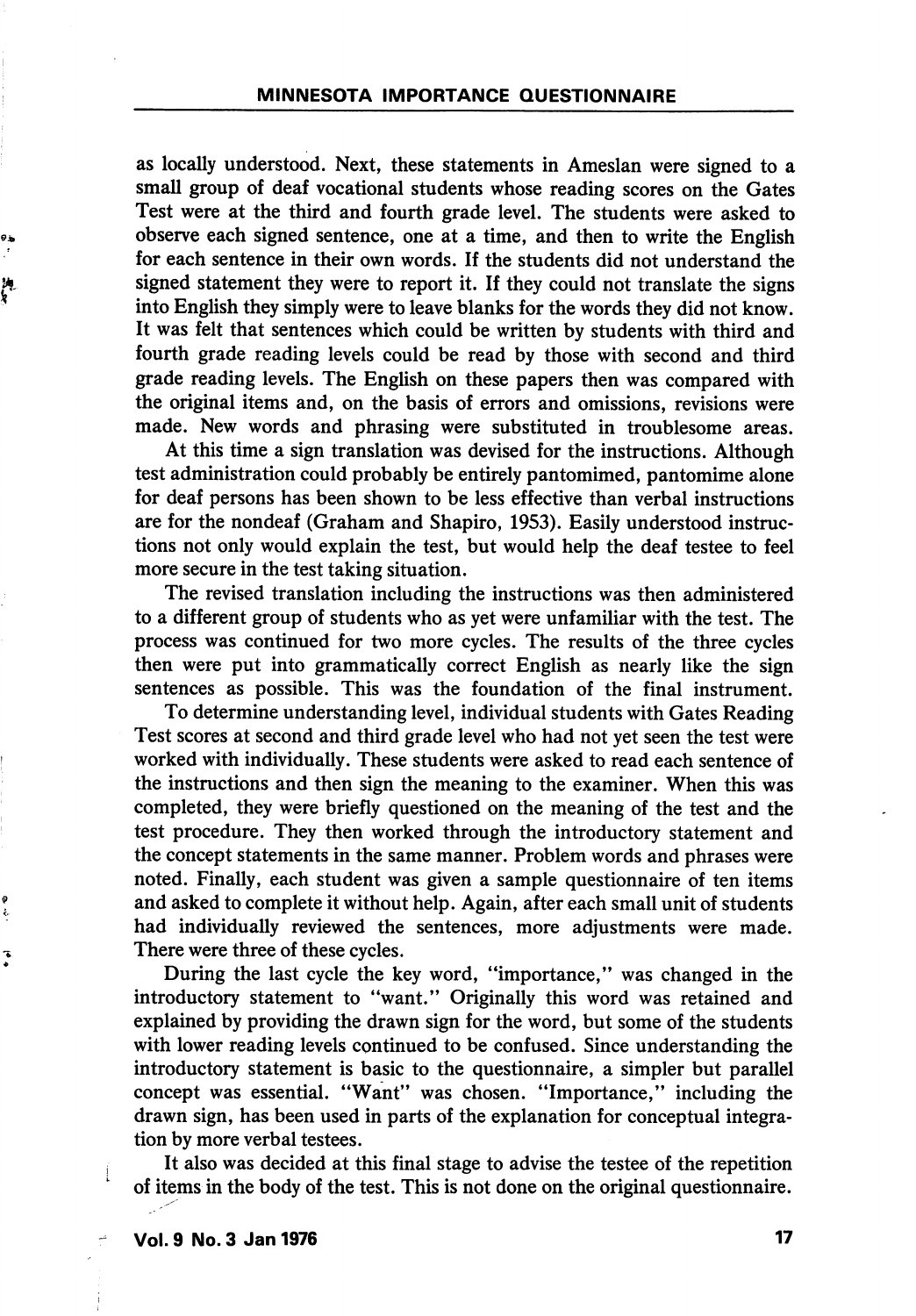Since most tests do not repeat items, a person with poor reading skills may lack the confidence to assume he has correctly understood preceding questions and realize those following are repetitions. He may suspect instead that he has missed slight verbal variations and answered earlier items incorrectly.

The final draft of the instructions, concept sentences, and sample test were reproduced. Students with reading comprehension levels of second, third, and fourth grades were given copies and asked to read the instructions and concept sentences, underlining unknown words and checking any sentences that were not understood clearly. They were directed to check only sentences in which concepts were unclear regardless of their understanding of the individual words. Each student then completed a sample test. The students, as they finished the sheets, were spot checked to be certain they had under lined all unknown words and marked every sentence which was not understood. Otherwise no personal assistance was offered.

## RESULTS

The results of the language level evaluation for the fifteen subjects is found in Figure 1. On the basis of these findings, it is concluded that the MIQ trans lation is valid for deaf individuals with a reading comprehension level of grade 3.3 or above in situations where the examiner is unfamiliar with the language of signs. For reading levels between 2.5 and 3.3 the test would be valid fifty percent of the time and could be used with caution for that group. One should keep in mind that this is an extremely limited study. The numbers are small and the sample population is selected from a narrow age and experi ence group. The results are meant only to show the possible usefulness of such a test.

## A SIGN TRANSLATION

Although no signing was used in the final evaluation, for purposes of standardization a sign language guide was constructed to be used by those examiners who are able to communicate manually. In using the guide one simply applies local signs to the words as indicated. Admittedly, unstructured Ameslan and natural expression by proficient signers is a superior means of communicating. Yet a structured form provides better reliability control, making it possible to norm the test more accurately on a deaf population regardless of the method of communication used. Signs of course do vary from locality to locality, but this could be an administrative advantage rather than a shortcoming. If signs and their exact meanings vary locally for specific words, to keep the concept stable the sign words should vary equally in the testing situation. In addition to the guide's value in normalizing results, it 。<br>者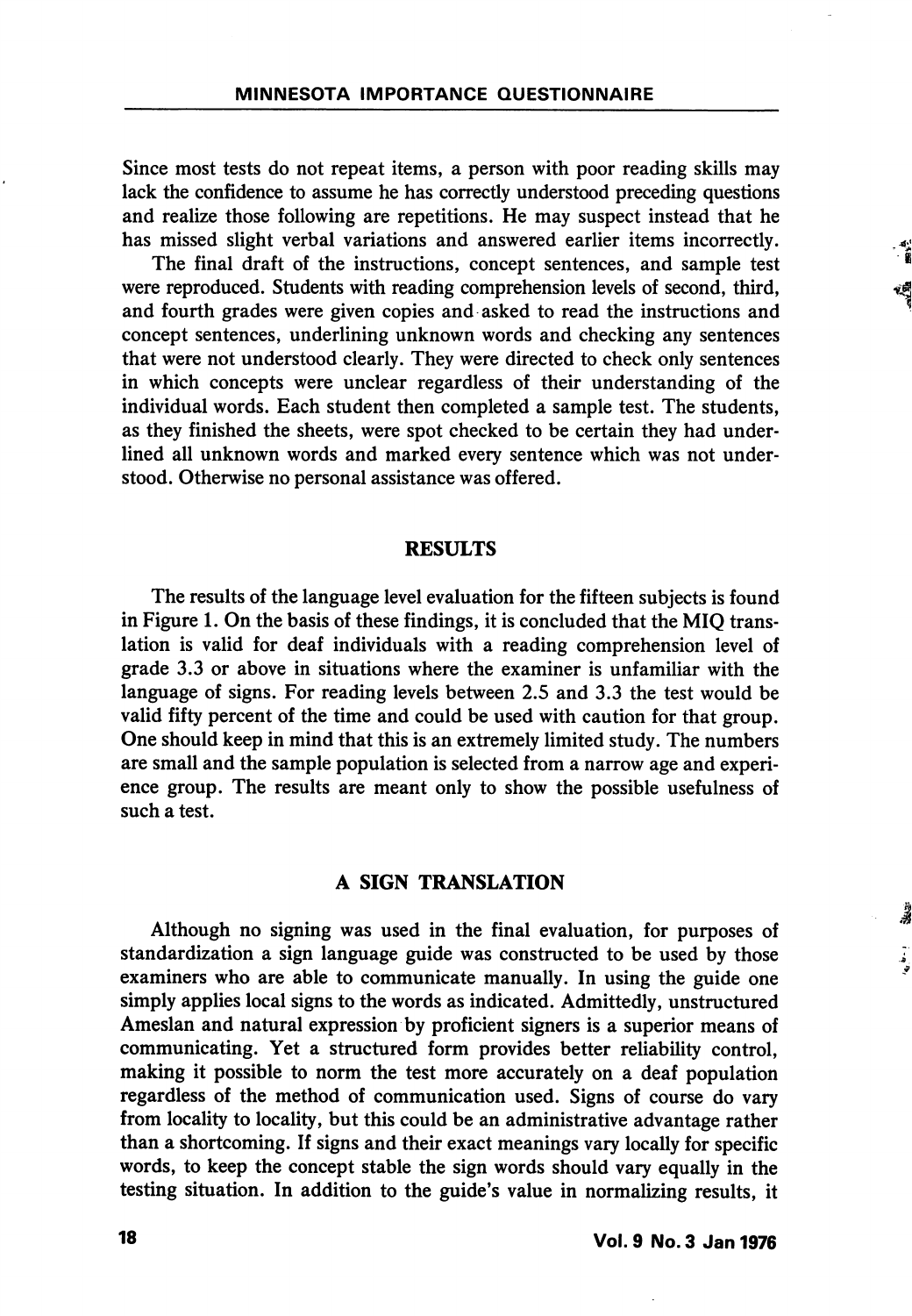| ı<br>L<br>L<br>ı |
|------------------|
| ï                |
|                  |
| í<br>۰           |
|                  |

Ï

SUBJECT UNDERSTANDING OF MINNESOTA IMPORTANCE QUESTIONNAIRE: A TRANSLATION FOR THE DEAF SUBSTANDING OF MINNESOTATION OF MINING OF MINING OF MINING OF MINING A TRANSLATION FOR MINING A TRANSLATION FOR THE DEAFT

| Understand<br>3 Concept<br><b>Did Not</b> | ×<br>$\times$                                               | $\mathbf{\Omega}$ |
|-------------------------------------------|-------------------------------------------------------------|-------------------|
| Understand<br>2 Concept<br>Did Not        | ×<br>×                                                      | N                 |
| Understand<br>1 Concept<br><b>Did Not</b> |                                                             | 0                 |
| Understood<br>Concepts<br><b>ALL</b>      | <b>x x x x x x x</b><br>$\times \times \times \times$       |                   |
| Understood<br><b>Words</b><br><b>ALL</b>  | $\times\times\times\times$<br>$\times$ $\times$<br>$\times$ |                   |
| Instructions<br>Understand<br>Did Not     |                                                             | 0                 |
| Understood<br>Instructions                | x x x x x x x x x x x x x x x<br>×                          | $\frac{5}{1}$     |
| Gates<br>Reading<br>Compr.<br>Score       |                                                             |                   |
| Subject<br>$\dot{\mathbf{g}}$             | <b>5678900000000</b>                                        | Total             |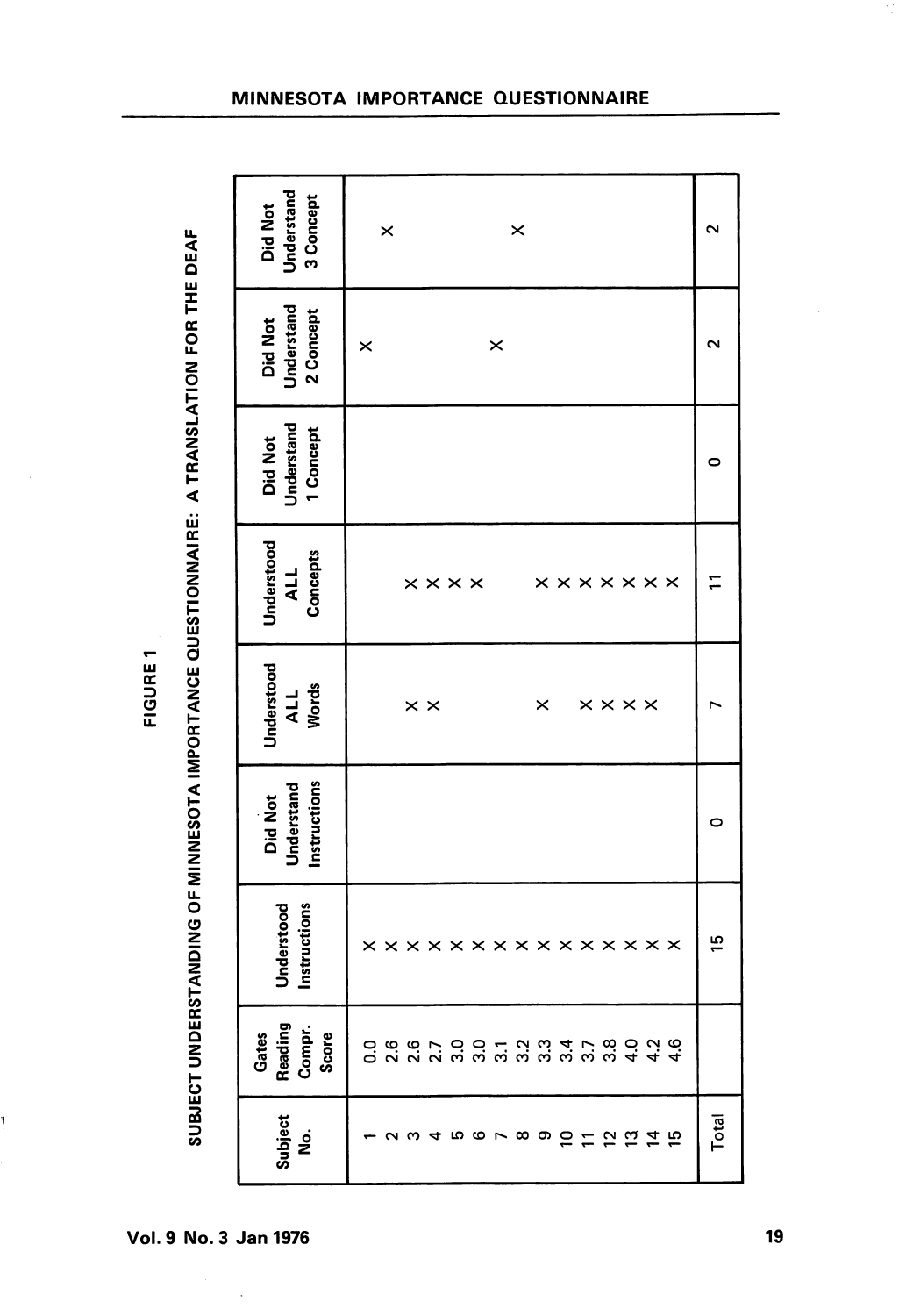is expected that its use by skilled examiners, or interpreters, also would allow less literate deaf people to benefit from the information provided by the Minnesota Importance Questionnaire.

## SUMMARY

Because the Minnesota Importance Questionnaire may be a valuable tool for vocational counselors with deaf people provided the reading base is simplified, a translation was made, reducing the reading level from about grade five to grade 3.3. The instructions, the twenty concepts with their introductory phrase, and a sample test were given to a small number of post high school vocational students with reading comprehension scores between grades 2.6 and 4.6. Seventy-four percent of the students understood the test well. The other twenty-six percent understood it well enough to be used with caution. No thorough validating or standardizing has been done.

## REFERENCES

- Brill, R.G. The relationship of Wechsler IQs to academic achievement among deaf students. Exceptional Child, 1962, 28, 315-321.
- Boatner, E., Stuckles, E., and Moores, D. Occupational Status of Young Deaf Adults in New England. West Hartford, Conn.: American School for the Deaf, 1964.
- Gay, E., Weiss, D., Hendel, D., Dawis, R., and Loftquist, L. Manual for the Minnesota Importance Questionnaire. Minnesota Studies in Vocational Rehabilitation, 1971,25.
- Graham, E.E., and Shapiro, E. Use of the performance scale of the Wechsler Performance Scale for Children with the deaf child. Journal of Consulting Psychology, 1953, 5, 396-398.
- Hammermeister, F. Reading achievement in deaf adults. American Annals of the Deaf, 1971, 116, 1, 25-28.
- Levine, E.S. Youth in a Soundless World. New York: New York University Press, 1956.
- Levine, E.S., and Wagner, E.E. Personality patterns of deaf persons: An interpretation based on research with the Hand Test. Perceptual and Motor Skills, 1974, 39, 1167-1236.
- Levine, E.S. Psychological evaluation of the deaf client. In Bolton, B. (Ed.) Measurement and Evaluation in Rehabilitation. Springfield, 111.: Charles C Thomas, 1975.
- Pinter, R. and Patterson, D.G. Learning tasks for deaf children. Psychological Monographs, 1921,29, 132.